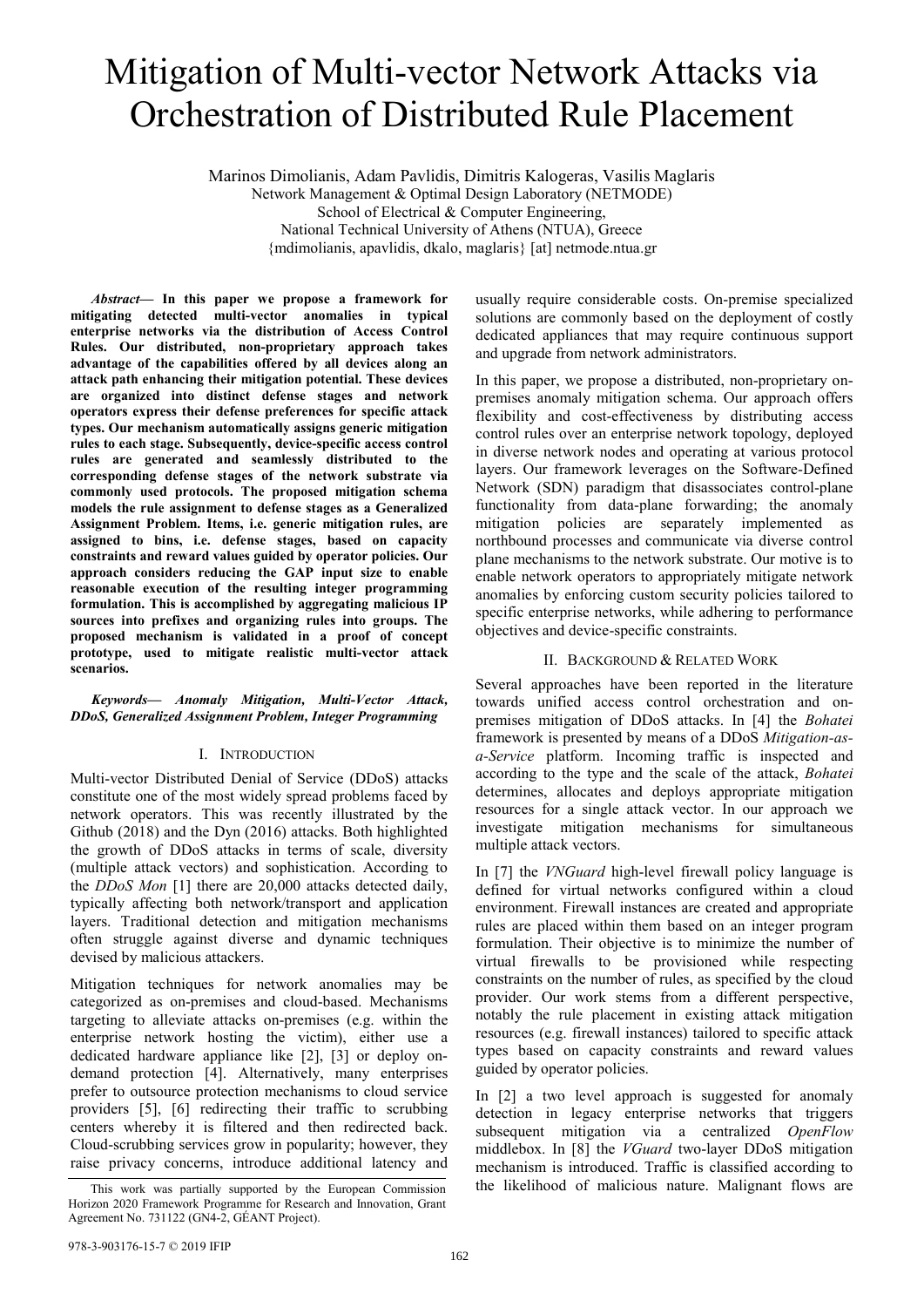blocked, benign flows are routed to their destination as high priority traffic while suspicious flows are routed via low priority links. Our approach introduces an agile mitigation schema for multi-vector attacks that blocks attack traffic at various stages of an enterprise network.

In [9] Cloudflare introduced *Gatebot* a distributed mitigation system with centralized intelligence. This framework leverages *iptables* firewall on optimized commodity edge servers for advanced traffic filtering. Instead, we opted for an integrated SDN Controller to interface with distributed mitigation capable resources (either physical or virtual) via diverse/heterogeneous southbound protocols (not only *OpenFlow*).

## III. DESIGN PRINCIPLES & ARCHITECTURAL COMPONENTS

#### *A. Design Principles*

A high-level overview of the proposed framework is depicted in Fig. 1: Network environment capabilities and constraints together with security events generated by an Intrusion Detection System (*IDS*) are periodically collected by a *Pre-processor* (*PP*) component. This component correlates network security policies modeled as Event-Condition-Action (ECA) with security incidents, to formulate an optimization problem for distributing anomaly mitigation actions. In turn, this problem is assigned to the *Mitigation Resolver* (*MR*), a component tasked with computing a solution, i.e. an assignment of generic mitigation rules to network devices. These are converted to device-specific Access Control Rules (*ACRs*) and conveyed to the network infrastructure by the *Rule Handler* (*RH*) component through a range of supported southbound protocols.



Fig. 1: Lifecycle of Orchestrator of Distributed Rule Placement

Our proposed framework embodies the following principles:

• *High-level abstraction of Access Control Rules (ACRs)*: For typical heterogeneous multi-vendor environments, we create an abstraction layer for high-level mitigation actions (primitives). Our framework maps these generic actions to device-specific *ACRs* through standardized operations and protocols (e.g. *Blackhole Routing*, *BGP Flowspec*) or vendor-specific implementations. Thus, network operators may leverage on the capabilities

offered by the existing infrastructure to mitigate network anomalies in a uniform manner.

- *Orchestration of mitigation resources driven by optimization considerations*: Our proposed approach assigns generic mitigation rules to relevant network devices in various hierarchical layers. This was abstracted as a Generalized Assignment Problem (GAP) [10], whereby the process of assigning mitigation actions to network devices yields specific rewards. Reward values are based on: (i) firewall capabilities of a specific network environment, (ii) policies for different network anomalies/attacks and (iii) the actual network attack characteristics. Based on the computed solution for the described GAP, attack traffic is blocked across the attack path at the most appropriate stage of a hierarchical internetworking model [11]. Note that in terms of the GAP complexity, there is a trade-off between input size (e.g. size of attackers and defenders) and solution time.
- *Adaptive mitigation of multi-vector network attacks*: Enterprise network infrastructures are commonly structured in architectural hierarchies essentially defining distinct defense stages (i.e. core routers/switches, distribution switches, access switches and hosts). Modern sophisticated attacks consist of multiple attack vectors (volumetric, protocol-based, application-based) typically targeting specific network/host resources. Our approach implements an automated network security workflow (Fig. 1) whereby security incidents trigger mitigation actions assigned to various stages across the attack path.
- *Modular SDN / Intent-based approach*: Adhering to the concept of Intent Based Networking [12], we implement a security pipeline for mitigating network anomalies with minimal intervention based on (i) higher-level policies, (ii) network context awareness and (iii) externally generated *IDS* events. Our architecture complies to the core principles of the SDN paradigm whereby management policies are applied to the network substrate via a unified SDN controller.

#### *B. Architectural Components*

- *Pre-processor (PP)*: The purpose of this component is to properly formulate the GAP for a multi-vector attack tailored to a specific network environment. The Preprocessor component considers: (i) security events exported from an *IDS*, (ii) network security policies and (iii) environment-specific mitigation capabilities and constraints. Based on these, an appropriate input for GAP is structured and assigned to the *Mitigation Resolver* below.
- *Mitigation Resolver (MR)*: This component (i) receives data appropriately tailored to the GAP from the *PP*, (ii) attempts to reduce the input size of the algorithm to account for scalability issues, (iii) computes solutions for the GAP through a modular framework and (iv) exports the solution to the *Rule Handler*. The computed solution describes the generic mitigation rules to be distributed across the network elements.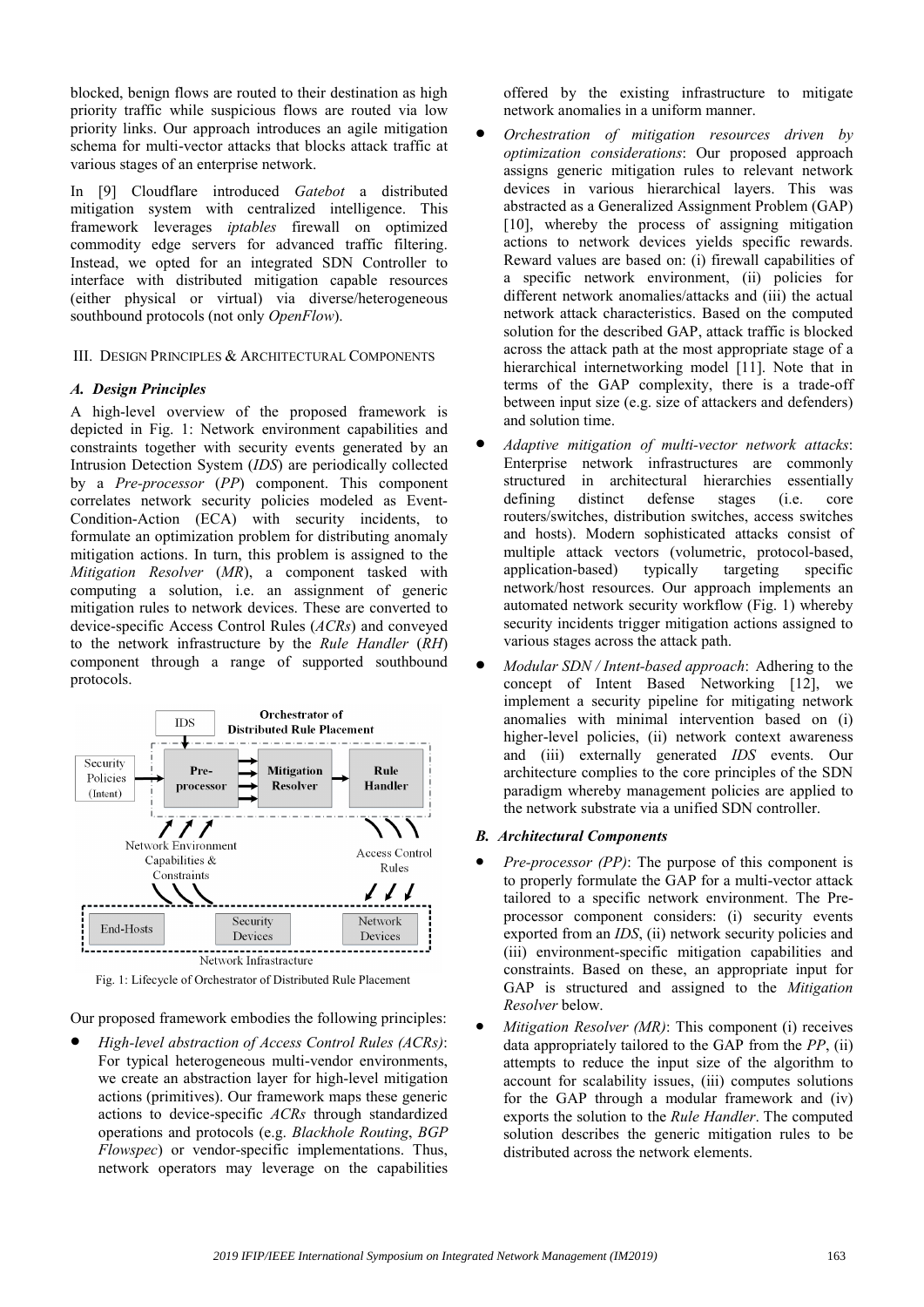• *Rule Handler (RH)*: This component is responsible for: (i) mapping the abstract mitigation rules to substratespecific *ACRs* and (ii) distributing them to the network elements. The *RH* essentially materializes the SDN principle supporting a variety of mitigation techniques built on top of widely adopted southbound protocols.

## *C. Mitigation Techniques*

In this section we outline mitigation techniques commonly used in SDN-enabled environments. Modern SDN Controllers such as *Ryu* [13], *OpenDaylight* [14], *ONOS* [15] enable device management via a wide variety of supported southbound protocols (e.g. *OpenFlow*, *BGP*, *NETCONF*). An abstract mitigation rule is defined as a typical firewall rule with the following 6-tuple: (*source\_ip, destination\_ip, source\_port, destination\_port, protocol, action*). Subsequently, this is mapped to device-specific *ACR* through various protocols/APIs via techniques such as:

*C.1 Destination-based RTBH* [16]: This mechanism is primarily used to prevent potential collateral damage during a DDoS attack (e.g. bandwidth and CPU utilization, service degradation). It is a destination-based filtering mechanism, in which the traffic destined to the victim is redirected to an edge router null interface. The dynamic redirection is triggered via *iBGP* using a device that retains *BGP* peering with the edge router. Particularly, we used *Ryu*'s *BGP Speaker* to propagate a static route to the victim's IP address via an appropriately configured null interface. As a result, both malicious and benign traffic destined to the victim are dropped.

*C.2 Source-based RTBH* [17]: Unlike the destination-based *RTBH* which renders the victim unreachable, the sourcebased *RTBH* drops packets from specific source IPs via the unicast Reverse Path Forwarding (*uRPF*) feature. Sourcebased *RTBH* also relies on *BGP* updates which contain routes to malicious IPs; attack packets from these sources are dropped on the *uRPF*-enabled router interface. Although it offers more granularity than destination-based *RTBH*, outgoing packets to legitimate destinations may be blocked if attackers employ *en route* and *fixed route* spoofing [18].

*C.3 BGP Flowspec* [19]: This mechanism extends the Network Layer Reachability Information (*NLRI*) format to disseminate traffic flow specification rules. These are transported over *BGP* and dynamically installed on appropriately configured devices*.* 

*C.4 OpenFlow* [20]: *OpenFlow*-enabled devices contain flow tables and determine packet forwarding based on flow rule entries matched against packet headers. There is a plethora of matching capabilities and actions/instructions, used to instantiate typical firewall operations such as packet rejection/redirection.

*C.5 Access Control Lists* [21]: Access Control Lists (ACLs) are commonly used to implement firewall policies. In order to propagate ACLs in diverse multi-vendor environments administrators require a platform independent tool such as *Capirca* [22] designed by Google and employed in various automation frameworks e.g. *Salt* [23]. In *Capirca*, ACLs for various platforms are described in a generic data modeling

language and converted to platform-specific format; the resulting ACLs may be disseminated via *SSH* to network devices.

We summarize the above techniques in the following table, with emphasis on their adoption and matching granularity they offer:

| <b>Mitigation</b><br>techniques | <b>Distribution Protocol</b> | <b>Granularity</b> | <b>Adoption</b> |
|---------------------------------|------------------------------|--------------------|-----------------|
| Destination-                    | BGP                          | Low                | High            |
| based RTBH                      |                              |                    |                 |
| Source-based                    | BGP                          | Medium             | Medium          |
| <b>RTBH</b>                     |                              |                    |                 |
| OpenFlow                        | <i>OpenFlow</i>              | High               | Low             |
| Firewall                        |                              |                    |                 |
| Flowspec                        | BGP                          | High               | Low             |
| ACL                             | <b>SSH/NETCONF</b>           | High               | High            |

Table 1: Mitigation Techniques

Entries to Table 1 were partially inferred from *DDoS using BGP Flowspec* [24] by Juniper Networks.

## IV. ORCHESTRATOR OF DISTRIBUTED RULE PLACEMENT (*ODRP*): DETAILED ARCHITECTURE

We elaborate upon implementation details pertaining to the architectural components and related sub-modules of the *ODRP*. An indicative setup for our proposed architecture is depicted in Fig. 2 consisting of the components described in *Subsections A*, *B* and *C* below.

## *A. Pre-processor (PP)*

This component consists of four modules: the *Security Events Collector*, the *Reward Evaluator*, the *GAP Composer* and the *Capacity Collector*. These correlate security events, management policies and network environment details and formulate the input of the GAP algorithm.

## *A.1 Security Events Collector*

This module extends the event handling capabilities offered by *Ryu*. It receives alerts generated by an external *IDS* e.g. *Suricata* [25] and processes them to extract relevant information pertaining to a network anomaly. Specifically, the *Security Events Collector* identifies: the exact type of the network anomaly and the network attributes required to create the 6-field tuple (e.g. source IP of the attacker). During a given time window (e.g. every 30 seconds), it generates structured data pertaining to observed alerts aggregated by the attack type and containing all assumed malicious source IPs. Finally, for scalability reasons, such information is conveyed periodically (every time window) to the *Reward Evaluator* module.

## *A.2 Reward Evaluator*

This module receives the information from the *Security Events Collector* and in combination with operator-defined policies maps anomaly types to a specific defense stage among Core, Distribution, Access and Host. We provide below a simplified model based on Event-Condition-Action (ECA) policies that enables network operators to express mitigation policy statements.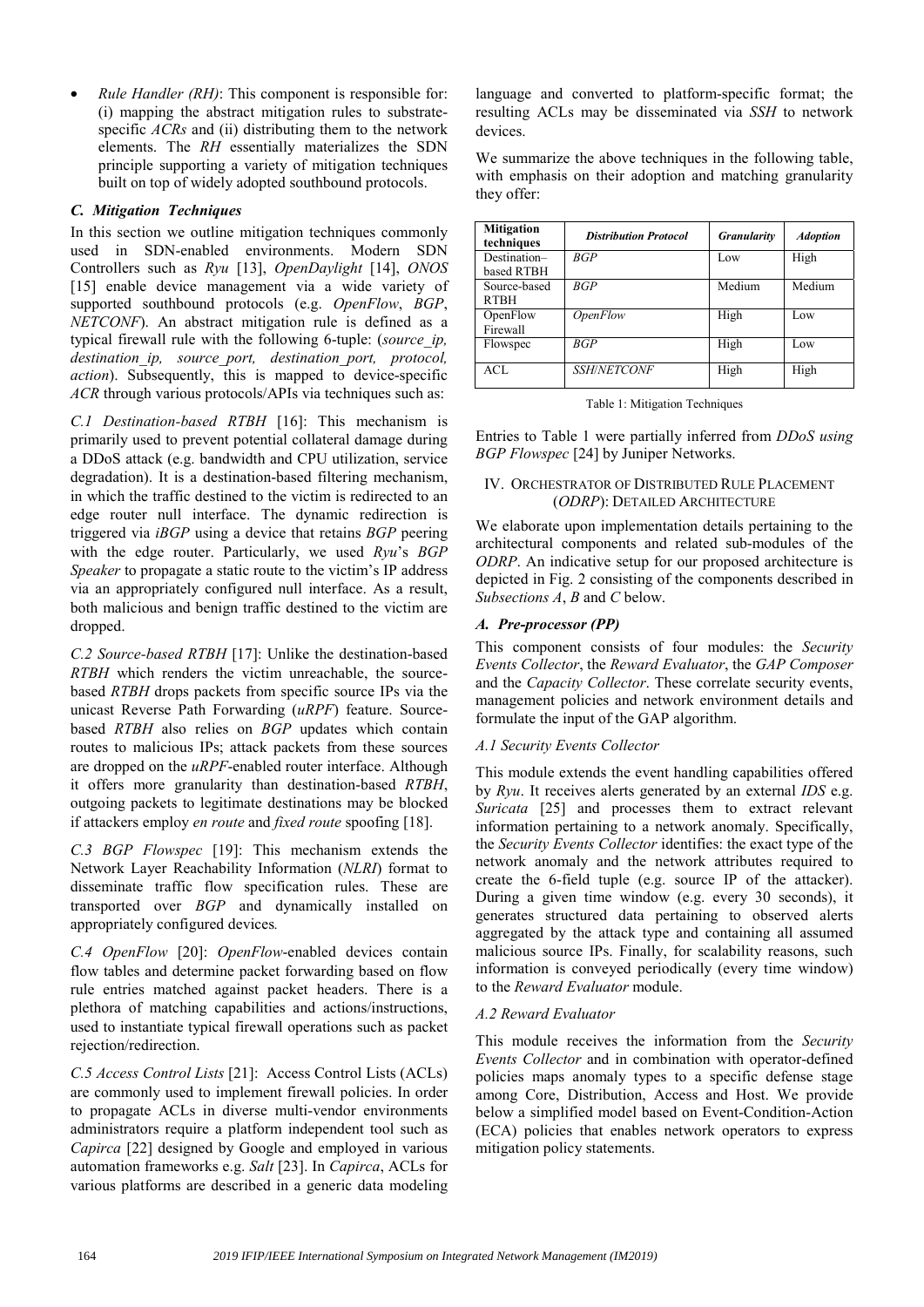

Fig. 2: Orchestrator of Distributed Rule Placement (ODRP): Detailed Architecture

## **ECA Syntax of high-level security policy**

Event =  $\{Network\,$  Anomaly Alert $\}$ 

Condition =  $\{Attack type\}$ 

 Attack type = {Volumetric | Protocol | Application} Action = {Block Core | Block Distribution | Block Access | Block Host}

The security policy above associates anomaly alerts triggered by the *IDS* with a generic mitigation rule conditioned to the attack type. This action selects the stage at which the specific type of attack should be mitigated as defined by the network operator. The mitigation action specified by the security policy is used to generate a reward array for each type of anomaly.

In order to appropriately mitigate multi-vector attacks the *Reward Evaluator* formulates a reward array based on the desired defense stage for each attack vector. For volumetric attacks, it is reasonable to select the most upstream core stage, whereas application layer attacks may be blocked at the downstream access or host stages. Interim cases such as protocol attacks may be handled in transit stages. The *Reward Evaluator* assigns the highest reward to the selected defense stage, while lower values are assigned to the remaining defense stages that may be activated in case the selected stage cannot accommodate all required generic mitigation rules. In case the selected defense stage is the transit distribution stage, we assign the highest value to this stage, a lower interim value to the upstream core stage and the lowest to the downstream access stage. This way, links

of the access network, generally of smaller bandwidth than the upstream links, are better protected. Note that, exact reward values are not important, just their relative order.

#### *A.3 Capacity Collector*

The *Capacity Collector* module obtains the number of currently installed *ACRs* from routers, switches and endhosts via *SNMP*, *OpenFlow* and *SSH* respectively, defining a residual capacity vector. The maximum capacities may be estimated based on device specifications and operational experience related to performance degradation per specific network device.

#### *A.4 GAP Composer*

This module receives the reward array along with 6-tuple generic mitigation rules, generated per attack type, for all malicious IP sources observed during the previous time window. In addition, the residual capacity vector is received from the *Capacity Collector.* It subsequently exports to the *Generic Rule Validator* (i) generic mitigation rules per attack type, (ii) the reward array and (iii) residual capacities of network devices.

#### *B. Mitigation Resolver (MR)*

*MR* receives the generic mitigation rules, computes a solution to the problem formulated as a Generalized Assignment Problem (GAP) and exports to the *Rule Handler*. It consists of two modules: (i) the *Generic Rule Validator* and (ii) the *GAP Solver*.

#### *B.1 Generic Rule Validator*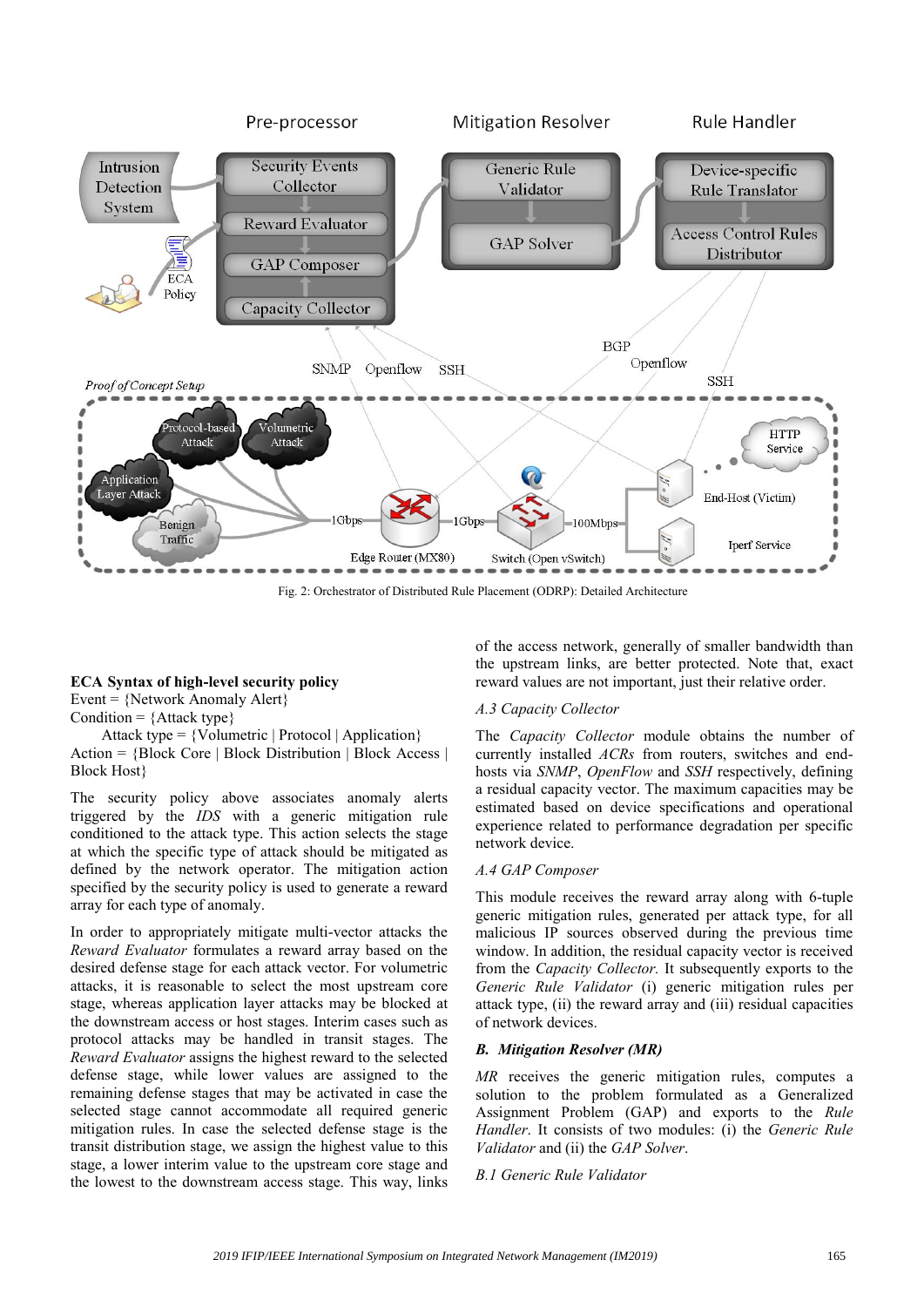This module compares candidate generic mitigations rules with the ones previously computed and maintained within the module. These are filtered to isolate new malicious source IPs identified during the previous time window.

#### *B.2 GAP Solver*

The Generalized Assignment Problem assumes *n* items to be assigned to *m* bins. Assignment of item *j* to bin *i* yields a reward *rij* and carries a weight of *wij*. A feasible solution is an assignment in which for each bin *i* the total weight of assigned items is at most  $c_i$  (the capacity of bin  $i$ ). The goal is to assign each item to exactly one bin in order to maximize the sum of rewards. In our case, *items* are the generic mitigation rules per malicious source IP and attack type, *bins* are the defense stages, *weights* are assumed equal to 1, *capacities* are the available resources of each defense stage and *rewards* are provided by the reward array. The problem can be formulated as an integer program:

$$
maximize \sum_{i=1}^{m} \sum_{j=1}^{n} r_{ij}x_{ij} (1)
$$
  
\nsubject to 
$$
\sum_{j=1}^{m} w_{ij}x_{ij} \le c_{i}, i = 1, ..., m (2)
$$
  
\n
$$
\sum_{i=1}^{m} x_{ij} = 1, j = 1, ..., n (3)
$$
  
\n
$$
x_{ij} \in \{0,1\}, i = 1, ..., m, j = 1, ..., n (4)
$$

As GAP is an NP-hard problem, in order to reduce its solution time, we decrease the size of input to the integer programming algorithm. Namely, we first apply various prefix aggregation techniques [26] on malicious IP sources per attack type. The resulting set of generic mitigation rules are further organized into groups. The group size *g* is defined as the minimum between all the residual capacities across the attack path. In case of an attack requiring a small number of generic mitigation rules (equivalent to a small number of malicious source IPs), the rules are treated as a single group. In the reduced problem, the integer program formulation is transformed with items  $x_{ii}$  corresponding to assignments of groups *j* to stages *i* and *n*, the maximum value of *j*, divided by the group size *g*. Weights  $w_{ij}$  are equal to the number of the rules they contain (i.e. group size *g*) while upper bounds in  $(2)$ ,  $(3)$  are not affected.

The reduced problem is solved via a *branch price and cut*  [27] method implemented on *Dippy* [28], a framework for advanced integer programming problems. The computed solution consists of the assigned groups of access control rules to the defense stages of the attack path and is conveyed to the *RH* component.

## *C. Rule Handler (RH)*

The role of the *RH* is to: (i) translate the *MR* solution to device-specific firewall capabilities, (ii) withdraw *ACRs* that are considered obsolete e.g. after two consecutive time windows of no attack reported from a specific source (iii) avoid violation of the existing traffic flows and (iv) maintain and disseminate access control rules on each device. *RH* is configured appropriately to utilize the available southbound protocols (mitigation techniques, see *Section III*) on the

specific network environment. It consists of the *Devicespecific Rule Translator* and the *ACR Distributor* modules.

## *C.1 Device-specific Rule Translator*

This module maps groups of generic mitigation rules to each network device along the attack path. Specific rules, actual device and southbound protocol are conveyed to the *ACR Distributor*.

## *C.2 ACR Distributor*

This module uploads device specific Access Control Rules (*ACRs*) through a corresponding southbound protocol specified by each mitigation technique. Since our framework should not contradict existing network management policies (e.g. already deployed *OpenFlow* rules, routing preferences, end host firewalls), a tagging mechanism was implemented to separate *ODRP*-generated *ACRs* from existing forwarding rules. Indicatively:

- If the southbound protocol is *BGP*, our *ACRs* should match a predefined route policy which sets a high local preference, based on the IP address of the *BGP*-peer (*i.e.* the *BGP speaker* of *Ryu*).
- For *OpenFlow*-enabled devices we use the optional fields for flow identification: cookie, cookie-mask and flow priority. Our *ACRs* (i.e. *OpenFlow* rules) are tagged with a specific cookie identifier and a specified value for high priority.
- For end-host protection, we consider Linux-based machines which utilize the *iptables* firewall. We created a special-purpose *chain* labeled *ODRP* containing all the *ACRs* inserted by our framework. Their distribution on the end hosts is performed on top of the *SSH* protocol.

#### V. EXPERIMENTAL EVALUATION

#### *A. Proof of Concept Experimental Setup*

In order to validate our proposed framework in Fig. 2, we implemented a proof-of-concept testbed deployed in our laboratory based on *Ryu* Controller. Offered functionalities were implemented as distinct customized applications modules. We incorporated in our testbed specialized network devices, notably a Juniper MX80 router and an Open vSwitch (*OVS*) [29] with *Openflow* capabilities. Endhosts were implemented as Linux Containers (LXC), Virtual Machines and physical hosts. The *Ryu* Controller was customized to support *RTBH* over *BGP* on the MX80 router. Additional southbound interfaces were enabled on *Ryu*, notably *OpenFlow* for the *OVS* and *SSH* for Linux-based end-hosts.

Fig. 2 depicts an enterprise network section with a router placed in the upstream position, a switch as a transit device and Linux-based machines in the downstream end. Connectivity between these devices were selected to relatively represent typical hierarchical enterprise networks. Namely we assumed 1Gbps for upstream links and 100Mbps for the access network downstream.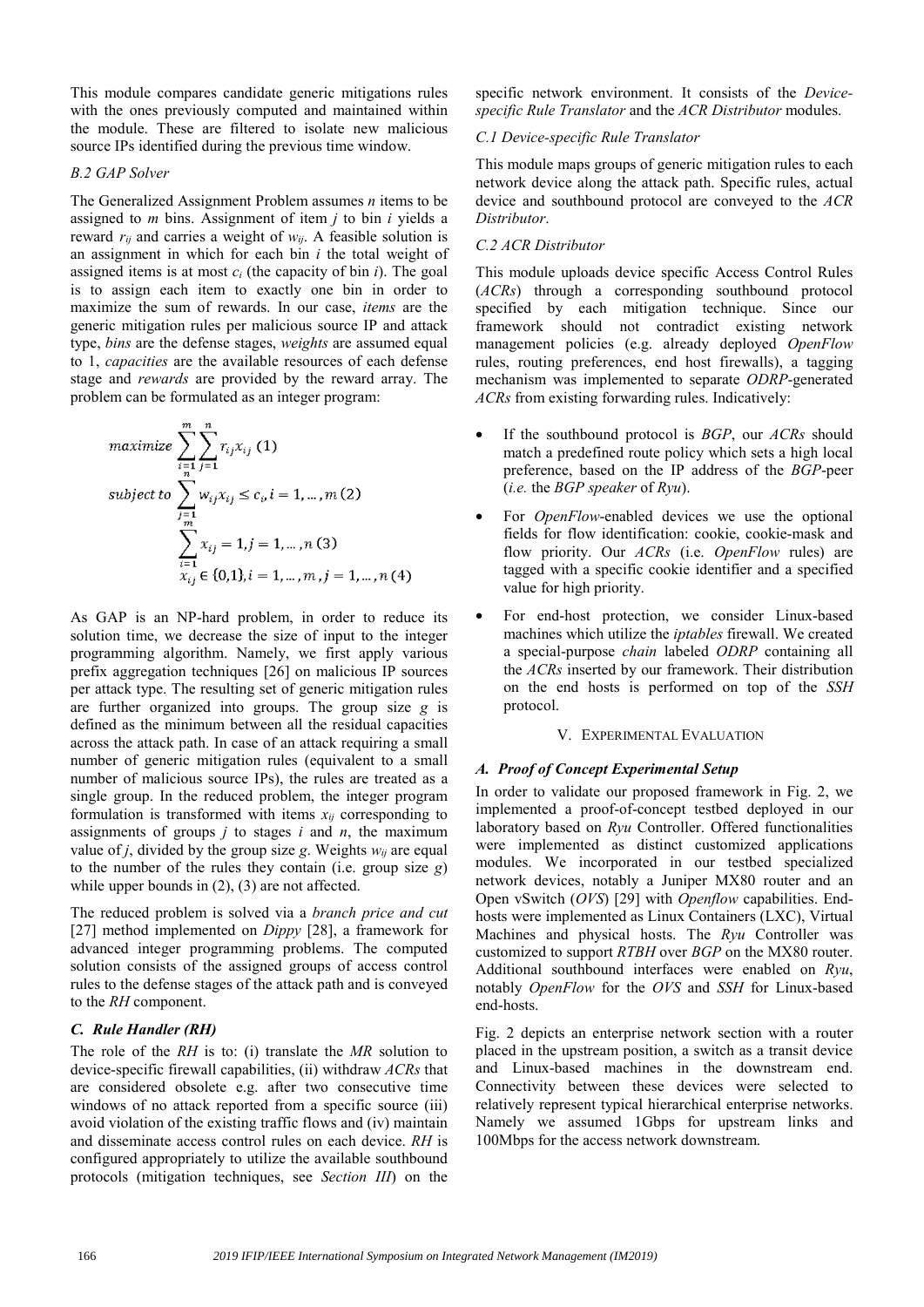#### *B. Traffic Profiles for Anomaly Mitigation Experiments*

Our testbed was used to experimentally evaluate our framework in multi-vector attack scenarios. The experimentation process considered the following types of traffic: (i) background traffic (benign) generated by the *iperf* traffic generator [30] emulating a dedicated TCP stream with bandwidth demand, (ii) benign HTTP requests via the *wrk* benchmarking tool [31] and (iii) artificially generated attack traffic via commonly used attack tools [32], [33]. Our artificially generated attack was tuned by considering attack characteristics inferred from a publicly available dataset [34]. This dataset contains real attack traffic generated from *Booters* offering *DDoS-as-a-Service*; it was captured during a controlled attack experiment at the University of Twente in collaboration with SURFnet, the Dutch National Research and Education Network.

To better highlight the potential benefits of mitigating the attack in distinct defense stages, we conducted an in-depth analysis of the aforementioned dataset (Booter 9). Specifically, considering the amount of total bytes sent and total packets sent, we clustered the attack sources into 3 distinct groups via the *k-means classifier* [35], as shown in Fig. 3.



Fig. 3: Malicious sources distribution on the IPv4 address space (unique /24 prefixes) clustered based on the total megabytes/packets sent during the DDoS attack launched by Booter 9 [34].

Note that clustering is commonly suggested to classify network traffic [36] into benign and malicious traffic groups based on various network metrics such as quantity of bytes sent/received. Specifically, in [2] clustering based on malicious source IP prefixes was demonstrated as a means to significantly reduce the number of flow entries.

From Fig. 3 we considered the following mapping of attack types to groups:

- Volumetric attacks correspond to the *green* group exhibiting higher values of bytes per second (bps) and packets per second (pps).
- Protocol-based attacks correspond to the *red* group exhibiting interim values for bps and pps.

• Application layer attacks correspond to the *black* group, characterized by the lower values for bps and pps.

In our experiments, malicious attack traffic was generated via the *bonesi* attack simulator [32] following the mapping above from 3,779 malicious IP sources. In particular, for application layer attacks we assumed malicious HTTP requests that reserve application level resources; this was emulated via the *Slowloris* attack tool [33] from additional 1,500 different unique IP addresses. The resulting attack mix was combined to emulate a multi-vector attack scenario, in which the total amount of unique IP sources was 5,279 and the attack rate was 350 Mbps. Note that we downscaled the attack rate to this value due to the link size limitations and traffic generation constraints of our testbed.

Benign traffic was generated as 200 HTTP requests/sec to an Apache Web Server and a continuous 50 Mbps TCP stream via the *iperf* tool.

#### *C. Experimental Evaluation of Anomaly Mitigation Mechanisms*

Our experimental evaluation was conducted during 300 seconds per mitigation mechanism. During the first 30 seconds only benign traffic was present in the network; subsequently we launched the multi-vector attack targeting a victim host. We considered that malicious sources are detected within the next 30 seconds interval. Subsequently, mitigation countermeasures are instantiated (at the 60<sup>th</sup>) second) and remain deployed for the duration of the experiment.

In order to evaluate our framework, we compared three different mitigation mechanisms: (i) *Single Firewall*, (ii) *Arbitrary Distribution* of *ACRs* and (iii) *ODRP* - Orchestrator of Distributed Rule Placement.

We considered that the *Single Firewall* mechanism is implemented with the *OVS* acting as a security middlebox [2]. We assumed that a moderate cost switch, emulated by *OVS*, can adequately support up to 4,000 flow entries.

For the distributed mitigation mechanisms (*Arbitrary Distribution* and *ODRP*), we considered that all network devices across the attack path, Fig. 2, may be used for the mitigation process. The device capacities are 2,000 routes for the router, 2,000 flow table entries for the *OpenFlow*enabled switch and 1,500 rules for the *iptables* at the endhost firewall. Thus, all 5,279 malicious IP sources of *Subsection B* can be blocked with an appropriate rule distribution.

The *Arbitrary Distribution* of *ACRs*, was modeled by rules assigned in a round robin fashion while respecting the capacity constraints of our devices. Our proposed schema, *ODRP*, translates operator policies into rule assignments to stages based on the attack type. The *ODRP* preference is to block volumetric attacks on the router, protocol-based attacks on the switch and application layer attacks on the end host.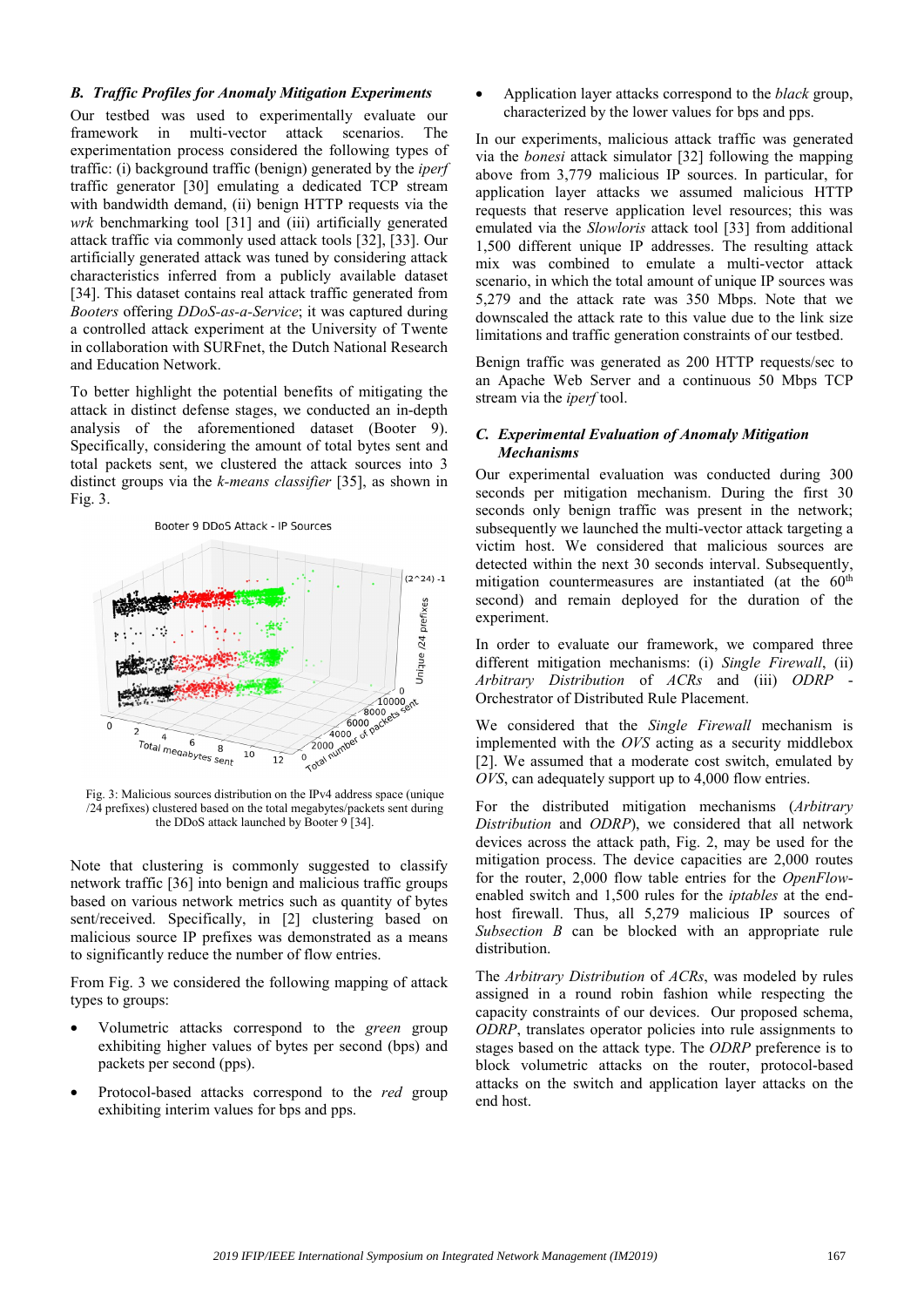



Fig. 4: The total attack traffic reaching the victim.

In Fig. 4 we illustrate the amount of attack traffic that is delivered to the victim while employing different mitigation approaches. The generated attack traffic is characterized by a bandwidth of 350 Mbps. However, only 94 Mbps actually reach the victim since the access link capacity in our testbed is 100 Mbps. While using the *Single Firewall* mitigation mechanism 62 Μbps of the attack traffic reaches the victim, since the installed 4,000 mitigation rules do not block all 5,279 malicious IP sources. The *Round-Robin* placement of rules performs slightly better, blocking all but 40 Mbps of attack traffic. Although this mechanism distributes mitigation rules to block all malicious sources, some were arbitrarily placed on the victim end-host. Thus, part of the attack reached the victim's access network. By contrast, *ODRP* distributes *ACRs* on the most appropriate defense stage, with volumetric attacks blocked early in the attack path. Hence, *ODRP* better protects the victim from malicious traffic.

Impact of attack to the benign TCP stream



Fig. 5: Throughput of the background benign traffic generated by the *iperf* tool.

In Fig. 5 we depict the impact of the attack on a benign TCP stream by plotting its throughput in various scenarios. The baseline stream value with no attack present is 50 Mbps. Unmitigated attacks result in TCP stream throughput dropping to almost 0 Mbps, due to congestion caused by the attack. The *Single Firewall* mechanism is able to block 4,000 of the malicious sources, thus the TCP stream is stabilized at 18 Mbps (36% from its baseline value). Placement of *ACRs* in an *Arbitrary Round-Robin* fashion improves performance with rates varying from 30 to 33 Mbps, (60% and 66% respectively). Finally, *ODRP*  outperforms both previous mechanisms, since volumetric and protocol-based interference is blocked early in the attack path, thus preserving the bandwidth of the access link utilized by the TCP stream.

In Fig. 6 we present an evaluation of the different mitigation mechanisms based on the percentage of successful HTTP transactions to a Web service running on the victim. Such a transaction was considered successful if completed within 1 second. Naturally with no attack injected, the percentage of successful HTTP transactions is 100%. Generated attacks had a two-fold impact: (i) HTTP Requests are dropped due to congestion and (ii) active sessions are consumed by maliciously crafted packets of *Slowloris* application-layer attack.





Fig. 6: The impact of the attack to benign HTTP transactions using as indicator the percentage of successful HTTP transactions.

Thus, unmitigated attacks exhibit a very low percentage of successful transactions, close to 1%. The amount of attackers blocked by the *Single Firewall* is not sufficient; unblocked attackers still manage to consume valuable bandwidth and server resources. The *Round-Robin* placement performs considerably better at 36% success. Finally, *ODRP* significantly outperforms both mechanisms reaching to 80% success. Note that in general, the effect of *Slowloris*-based attacks on the HTTP service persists even after blocking all malicious sources. This occurs because sessions reserved under false pretenses, stay open for a period of time even after a *Slowloris* attack is mitigated. Thus legitimate transactions attempted in the meantime might still fail. This affects every mechanism used in our experiment; including our *ODRP* approach that could not exceed the 80% successful transaction rate.

#### *D. Complexity of Generalized Assignment Problem*

The efficiency of our *ODRP* approach depends on solving GAP in a fraction of a detection time window. As already mentioned, GAP is an NP-hard problem, thus it may present scaling issues according to its input size. To address them, we have implemented a customized solver whereby the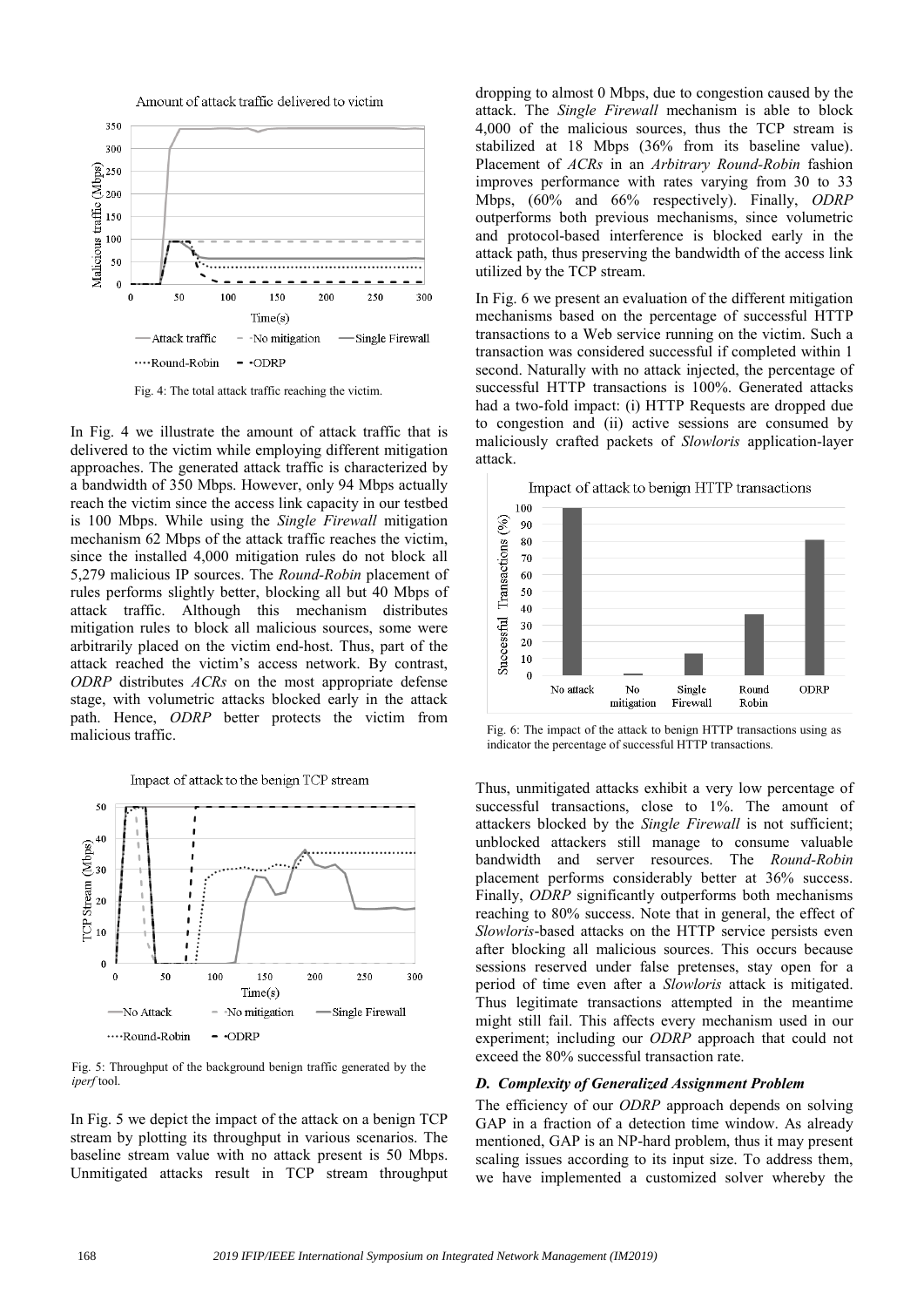generic mitigation rules (*items*) are split into groups and assigned to 4 defense stages (*bins*). We are presenting below the execution time of our solver considering indicative values for the number of generic mitigation rules and possible groupings.

| Group<br><b>Size</b> | <b>Generic Mitigation Rules</b> |      |       |  |
|----------------------|---------------------------------|------|-------|--|
|                      | 1000                            | 5000 | 10000 |  |
|                      | 0.5                             | 2.74 | 5.72  |  |
| 10                   | 0.09                            | 0.25 | 0.56  |  |
| 50                   | 0.008                           | 0.05 | 0.1   |  |
| 100                  | 0.004                           | 0.03 | 0.05  |  |

Table 2: GAP Execution Time in seconds

The results above, demonstrate that the grouping technique we employed, reduces the execution time of GAP solution in reasonable values within a 30 second time window. Even the worst case scenario (10,000 generic mitigation rules in 10,000 groups) performs in 5.72 seconds. In a case that a large botnet is used to launch an attack e.g. 100,000 malicious sources require 100,000 generic mitigation rules to block the attack. With a group size of 100 items, the assignment problem would be solved in approximately 6 seconds. Thus, our proposed *ODRP* approach is expected to solve GAP in a fraction of a detection time window for attacks emanating from a large number of unique malicious sources.

#### VI. CONCLUSIONS

In this paper we proposed a framework for mitigating detected multi-vector anomalies in typical enterprise networks via the distribution of Access Control Rules. Our approach emphasized on utilizing the capabilities offered by all devices present in an attack path, organized into distinct defense stages. Generic mitigation rules were assigned to each stage according to the defense preferences expressed by operators for specific attack types. Ultimately, devicespecific access control rules were distributed to appropriate defense stages of the network substrate via commonly used protocols.

Our architecture abstracted rule assignment to defense stages by modeling the attack mitigation as a Generalized Assignment Problem (GAP): *Items* (generic mitigation rules) were assigned to *bins* (defense stages) based on *capacity* constraints and *reward* values, inferred from operator policies. To enable reasonable execution of the GAP algorithm we considered applying prefix-aggregation of the malicious IP sources. This reduced the number of mitigation rules (*items*). Further reduction of GAP input size may be achieved by organizing the rules into groups that are collectively assigned to defense stages (*bins*).

Our mitigation mechanism was validated by implementing a proof of concept setup in our laboratory that was also used in experimental evaluation of realistic heterogeneous attack scenarios. Our experiments demonstrated that intelligent distribution of access control rules yields noticeable improvements compared to rigid mitigation mechanisms.

As future work, we plan to investigate the applicability of our architecture in NFV-enabled cloud infrastructures

whereby devices may be elastically deployed to mitigate network anomalies. This approach suits dramatic attack scenarios for which mitigation rule requirements exceed device capacity constraints. To that end, extensions might also include the integration of collaborative architectures as in [37]. Thus, our approach will consider extensions featuring smart contracts and reputation schemas, towards forging federations of autonomous systems to collaboratively enhance attack mitigation mechanisms.

#### **REFERENCES**

- [1] "DDoS Mon", available at: https://ddosmon.net, last visited July 2018
- [2] K. Giotis, G. Androulidakis and V. Maglaris, "A Scalable Anomaly Detection and Mitigation Architecture for Legacy Networks via an OpenFlow Middlebox", in Security and Communication Networks, pp. 1958-1970, 2015
- [3] "Thunder TPS", available at: https://www.a10networks.com/products/thunder-series/ddosdetection-protection-mitigation , last visited July 2018
- [4] S. K. Fayaz, Y. Tobioka, V. Sekar and M. Bailey, "Bohatei: Flexible and Elastic DDoS Defense", in USENIX Security Symposium, pp. 817-832, August 2015
- [5] "DDoS Protection services", available at: https://www.incapsula.com/ddos-protection-services.html, last visited July 2018
- [6] "DDoS Protection from Akamai", available at: https://www.akamai.com/uk/en/resources/ddos-protection.jsp, last visited July 2018
- [7] J. Deng *et al.*, "VNGuard: An NFV/SDN Combination Framework for Provisioning and Managing Virtual Firewalls", in IEEE Conference on Network Function Virtualization and Software Defined Network (NFV-SDN), pp. 107–114, 2015
- [8] Carol J. Fung and B. McCormick, "Vguard: A Distributed Denial of Service Attack Mitigation Method using Network Function Virtualization", in Network and Service Management (CNSM), 2015 on 11th International Conference, pp. 64–70, 2015
- [9] "Gatebot", available at: https://blog.cloudflare.com/meet-gatebot-abot-that-allows-us-to-sleep, last visited July 2018
- [10] G. Ross and R. Soland "A Branch and Bound Algorithm for the Generalized Assignment Problem", Mathematical programm, 8(1), pp. 91-103, 1975
- [11] "Hierarchical Internetworking Model" , available at: https://en.wikipedia.org/wiki/Hierarchical\_internetworking\_model, last visited July 2018
- [12] "Fortinet Security Fabric Lays the Foundation for Intent-Based Network Security", available at: https://www.fortinet.com/corporate/about-us/newsroom/pressreleases/2017/fortinet-security-fabric-lays-the-foundation-for-intentbased-network-security.html, last visited July 2018
- [13] "Ryu the Network Operating System (NOS)", available at: https://ryu.readthedocs.io/en/latest, last visited July 2018
- [14] J. Medved, R. Varga, A. Tkacik, and K. Gray, "OpenDaylight: Towards a Model-driven SDN Controller Architecture", in Proc. IEEE Int. Symp.World Wireless, Mobile Multimedia Networks, pp. 1–6, June 2014
- [15] P. Berde et al., "ONOS: Towards an Open, Distributed SDN OS", in Proc. 3rd Workshop Hot Topics Software Defined Networking, 2014
- [16] D. Turk, "Configuring BGP to Block Denial-of-Service Attacks", RFC 3882, available at: http://www.ietf.org/rfc/rfc3882.txt, September 2004
- [17] W. Kumari and D. McPherson, "Remote Triggered Black Hole Filtering with Unicast Reverse Path Forwarding (uRPF)", RFC 5635, available at: http://www.ietf.org/rfc/rfc5635.txt, August 2009
- [18] J. Mirkovic and P. Reiher, "A taxonomy of DDoS attack and DDoS Defense Mechanisms", in ACM SIGCOMM Computer Communication Review, vol. 34(2), pp. 39-53, 2004
- [19] P. Marques, N. Sheth, R. Raszuk, B. Greene, J. Mauch and D. McPherson, "Dissemination of Flow Specification Rules", RFC 5575, available at: http://www.ietf.org/rfc/rfc5575.txt, August 2009
- [20] N. McKeown, T. Anderson, H. Balakrishnan, G. Parulkar, L. Peterson, J. Rexford, S. Shrenker and J. Turner,. "OpenFlow: